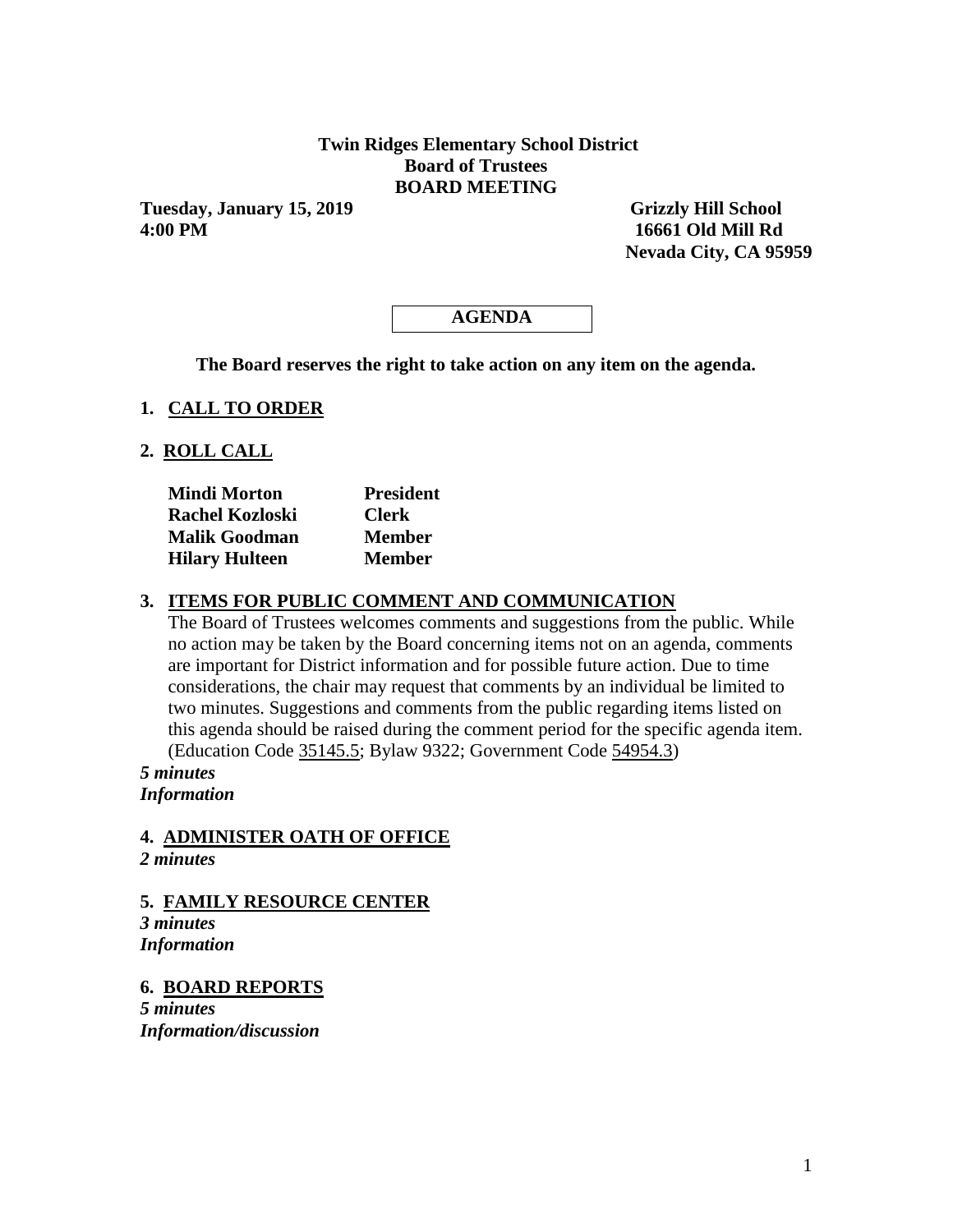**7. CONSENT**

Consent items shall be items of a routine nature or items for which no Board discussion is anticipated and for which the Superintendent recommends approval. The public has a right to comment on any consent item. At the request of any member of the Board, any item on the consent agenda shall be removed and given individual consideration for action as a regular agenda item.

# **7.1 THE BOARD WILL REVIEW AND APPROVE THE JANUARY 15, 2019 AGENDA** (goldenrod backup)

## **7.2 THE BOARD WILL REVIEW AND APPROVE THE MINUTES OF DECEMBER 11, 2018** (grey backup)

# **7.3 APPROVE WARRANTS**

(green backup)

# **7.4 REVIEW SECOND QUARTER REPORT OF WILLIAMS UNIFORM COMPLAINT SUMMARY**

There were no complaints. (salmon backup)

# **8. AUDITOR PRESENTATION AND BOARD ACCEPTANCE OF THE 2017- 2018 ANNUAL FINANCIAL REPORT**

*15 minutes Information/action* (white backup)

# **9. TEACHERS REPORT**

*5 minutes Information*

a. Washington School Enrollment

| $\overline{\phantom{a}}$<br>Grade | $-$<br>TZ |  |  |  |  | m<br>''otan |
|-----------------------------------|-----------|--|--|--|--|-------------|
| <b>Students</b>                   |           |  |  |  |  |             |

### b. Grizzly Hill School Enrollment

| ∼<br>Grade      | <b>TK/K/1</b> |     |           |     |  |           | C | <b>Total</b> |
|-----------------|---------------|-----|-----------|-----|--|-----------|---|--------------|
| <b>Students</b> | $\pm 10$      | . . | --<br>$-$ | 1 V |  | <b>TH</b> |   |              |

*4 minutes Information*

# **10. LCAP UPDATE**

*5 minutes Information*

**11. SUPERINTENDENT'S REPORT** *5 minutes*

*Information*

2